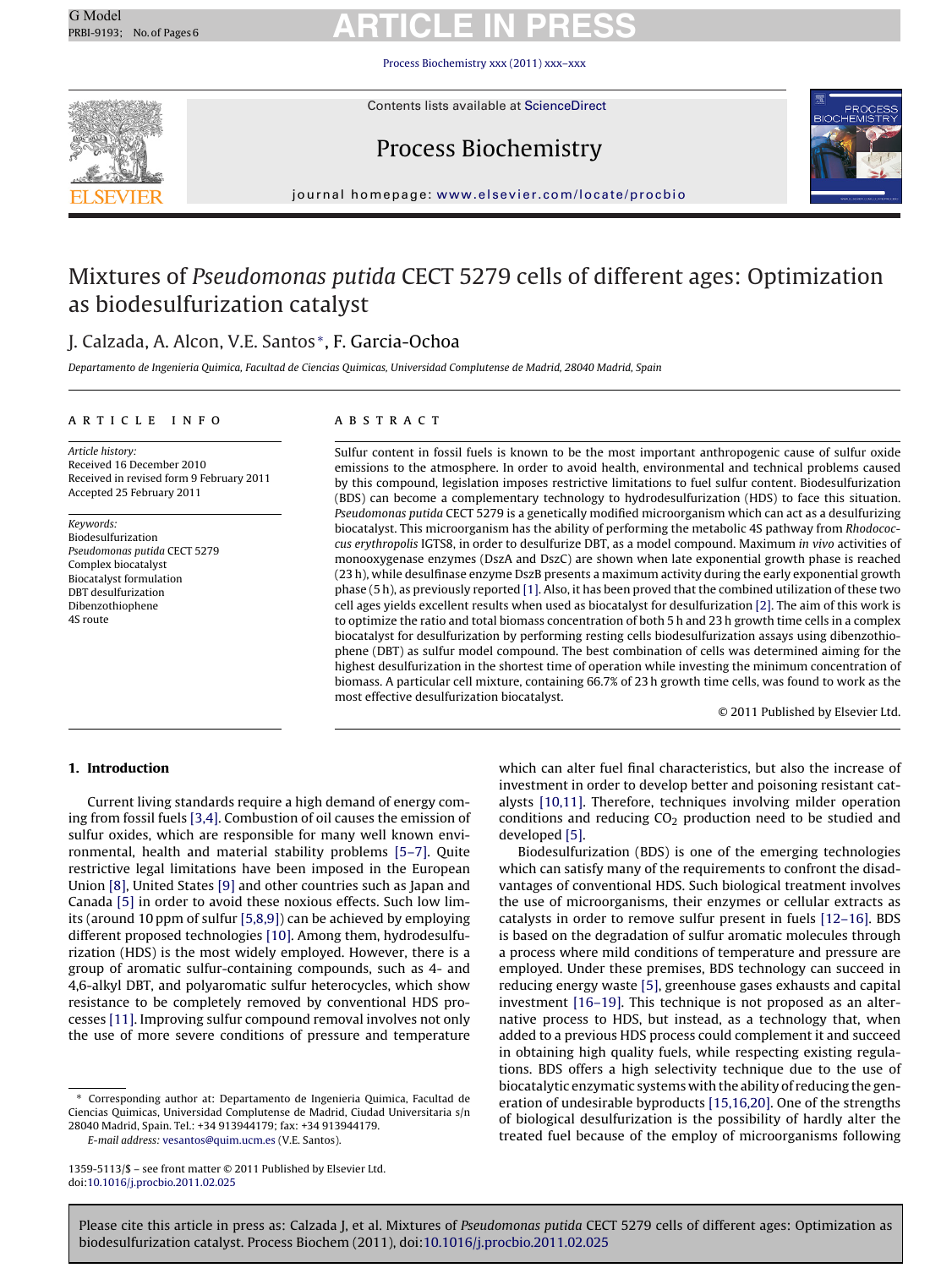#### 2 J. Calzada et al. / Process Biochemistry xxx (2011) xxx–xxx

sulfur selective pathways. Such biocatalysts avoid C–C bond cleavage helping to maintain the final properties of the fuel [\[5,15,16,21\].](#page-4-0) Rhodococcus erythropolis IGTS8 belongs to this group of microorganisms and it has become the most widely employed desulfurizing biocatalyst. This strain is able to complete an oxidative and nondestructive metabolic route [\[5,10,16,22–24\]](#page-4-0) which is called 4S route, due to the transformation of dibenzothiophene (DBT) into a sulfur-free molecule, 2,2 -hydroxybiphenil (HBP), through four in series reactions [\[25,26\]. D](#page-5-0)BT and its alkylated forms are employed as model compounds in desulfurization studies because of their abundance in fossil fuels [\[15,27\]](#page-4-0) and particularly in heavier oil distillates [\[28,29\]. T](#page-5-0)hese compounds present a special resistance to be removed by conventional HDS processes [\[12,13,29\], t](#page-4-0)hus, the oil after HDS usually contains DBT and its alkylated derivatives.

Current knowledge about 4S route includes information about both genes and enzymes needed for this transformation [\[25,30\].](#page-5-0) Two monoxygenases, DszC and DszA, and a desulfinase, DszB, participate in the conversion of DBT into HBP. Flavin-dependent monooxygenases DszC catalyses the first two steps of DBT oxidation into dibenzothiophene-5-oxide (DBTO) and consecutively into dibenzothiophene-5,5-dioxide (DBTO2). Monooxygenase DszA catalyses the transformation of DBTO<sub>2</sub> into 2-(2-hydroxybiphenyl)benzenesulfinate (HBPS). The third enzyme involved in 4S route, desulfinase DszB, catalyses the last step of 4S route, which involves the conversion of HBPS into the final product, HBP [\[25,30,31\].](#page-5-0) Development of BDS in order to become an industrial scale process requires improving not only the process itself (through reactor design, optimization of operation conditions and down stream operation) [\[13\],](#page-4-0) but the characteristics of biocatalysts as well [\[5,13,15,16,32,33\].](#page-4-0) Great effort has been made aiming for higher biodesulfurization activity or designing a recombinant biocatalyst with a stable activity [\[5,22,29,30,34,35\].](#page-4-0) The interest of obtaining recombinant bacteria deals with over-expressing the genes of the 4S route [\[30,36,37\]. T](#page-5-0)herefore, many mutants have been constructed in Pseudomonas sp. [\[38–40\]](#page-5-0) and other bacteria [\[41–45\].](#page-5-0)

The microorganism employed in this work as biocatalyst is Pseudomonas putida CECT 5279, which is a genetically modified bacterium with the ability of expressing the 4S pathway owing to the fact that this strain carries the genes dszABC from Rhodococcus erythtropolis IGTS8, and a flavin-oxydo-reductase from E. coli (hpaC) [\[46,47\].](#page-5-0) Previous works allow compiling information about the behavior of this bacterial strain when it is employed as a desulfurizing biocatalyst. On one hand, a maximum desulfurizing capability is observed when cells collected at around 9 h of growth time are employed for DBT desulfurization in resting cell conditions [\[48,49\].](#page-5-0) A deep study on BDS of DBT using resting cells could prove that the transport of all 4S route intermediates across the cell membrane is not a mass transport controlling resistance [\[50\],](#page-5-0) and that neither the intracellular concentrations of reducing cofactors nor the NADH dependent reductase HpaC have influence on the desulfurization rate [\[50\]. B](#page-5-0)ased on these data, in vivo enzymatic activities of DszA, DszB and DszC could be studied along the growth curve of Pseudomonas putida CECT 5279 [\[1\]. T](#page-4-0)his study proved the presence of maximum activities of both flavin-dependent monooxygenases, DszC and DszA, at around 23 h of growth time, and a maximum activity for the desulfinase DszB, reached at around 5 h of growth time of Pseudomonas putida CECT 5279. These different patterns of expression of monooxygenases DszA and DszC and desulfinase DszB throughout growth time, were found to explain the behavior of cells collected at 9 h of growth time [\[1\].](#page-4-0)

The aim of this work is testing different complex biocatalysts composed by cells of Pseudomonas putida CECT 5279, collected at growth times of 5 and 23 h, varying the total biomass concentration and the proportion of the aforementioned cell ages. The results obtained in resting cell assays are compared to the response given by a simple biocatalyst previously optimized [\[48,49\], f](#page-5-0)ormulated

only using 9 h cells, employing analogous total biomass concentrations. Specific conversion rate is the parameter used to select one of the proposed cell mixtures as an adequate complex biocatalyst pursuing the highest DBT conversion into HBP, the minimum time of operation and the lowest biomass investment.

#### **2. Materials and methods**

#### 2.1. Chemicals

Dibenzothiophene was purchased from Aldrich, HEPES buffer and IPTG (isopropyl-ß-D-galactopyranoside) were purchased from Sigma. Deionized water (resistance = 18.2  $\Omega$ ) was used to prepare all media and stock solutions.

#### 2.2. Microorganism

Pseudomonas putida CECT 5279 was the bacterium used as biocatalyst. It was supplied by the Biological Research Center (CIB-CSIC-Madrid, Spain) [\[38\]. C](#page-5-0)ultures were concentrated, resuspended with a glycerol in saline serum (50%) solution and conserved at −80 ◦C.

#### 2.3. Biocatalyst production

In order to obtain comparative experimental results, a previously described standardized procedure was employed [\[48,49\]. F](#page-5-0)rozen stocks were used as inocula and grown in Luria–Bertani (LB) rich medium, containing 1% tryptone, 0.5% yeast extract and 1% NaCl, in Erlenmeyer flasks, and maintained at 210 rpm and 30 ◦C in an orbital shaker for 12 h. A second growth was accomplished in LB medium under the same conditions for 4 h, after inoculating bacteria from the previous culture. These cells were employed as inoculum in a 2 L commercial bioreactor (BIOSTAT B, Braun Biotech). Biocatalyst production was carried out using basal salt medium (BSM) containing NaH<sub>2</sub>PO<sub>4</sub>·H<sub>2</sub>O, 4 g/L; K<sub>2</sub>HPO<sub>4</sub>, 4 g/L; MgCl<sub>2</sub>·6H<sub>2</sub>O, 0.0245 g/L; CaCl<sub>2</sub>·2H<sub>2</sub>O, 0.001 g/L; MgSO<sub>4</sub>, 2 mM; glycerine, 2%; FeCl<sub>3</sub>·6H<sub>2</sub>O, 0.001 g/L; NH<sub>4</sub>Cl, 2 g/L. IPTG  $(0.2 \text{ mM})$  and tetracycline  $(25 \mu g/\text{mL})$ , as explained in previous works [\[48\]. T](#page-5-0)he carbon source employed in these experiments was glutamic acid 20 g/L [\[48,49\].](#page-5-0) Operational conditions employed were: 1 L/L/min of aeration, 200 rpm of stirrer speed and 30 $\degree$ C of temperature [\[48,49\]. S](#page-5-0)ince it has been shown in a previous work that Pseudomonas putida CECT 5279 yields higher DBT conversion when glutamic acid is used as carbon source in a non-buffered medium [\[49\], i](#page-5-0)nitial pH was adjusted but not controlled during the process. Cells were collected at selected growth times (5, 9 and 23 h) in order to execute biodesulfurization assays using different biocatalyst formulations as previously exposed. Under these conditions, average values of biomass concentration reached after 5 and 23 h of growth time were, respectively, 0.75 and 2.1 gDCW/L.

#### 2.4. Resting cell assays

Resting cell desulfurization assays were carried out by using cells previously collected at selected growth times and conserved at −18 ◦C, after centrifugation and resuspension in a glycerol–saline (1:1) solution [\[1\]. T](#page-4-0)hese cells were suspended in a 100 mL Erlenmeyer flask, containing 16 mL of 50 mM HEPES buffer (pH 8.0) and 25 µM DBT, varying total biomass concentrations from 0.7 to 4.2 gDCW/L. Desulfurization was performed at 30 $\degree$ C, 210 rpm in orbital shaker for 180 min. Samples of 0.5 mL were collected periodically; samples were afterwards mixed with 0.5 mL of acetonitrile in Eppendorf tubes in order to stop the reactions and then centrifuged at  $14,000 \times g$  for 9 min. Finally, 0.75 mL of the supernatant was withdrawn for analysis.

#### 2.5. Analytical methods

Biomass concentration was determined as optical density at 600 nm (OD600) measured in a Shimadzu UV–visible spectra-photometer (model UV-1603). HPLC was employed to analyze DBT and HBP. Samples were acidified by using HCl and then analyzed using a C-18 column (Kromasil 150 mm  $\times$  4.6 mm, 5  $\mu$ m particles). The mobile phase was an initial mixture acetonitrile/water (50/50) at 1 mL/min initial flow rate. Peaks were monitored at different wavelengths (206 nm HBP and 234 nm for DBT). Calibrations were performed using commercial and highly purified DBT and HBP chemicals.

#### 2.6. Evaluation of tested biocatalysts

Performance and effectiveness of proposed biocatalysts used in desulfurization assays were evaluated using the following parameters:

- Maximum percentage of desulfurization (X<sub>BDS</sub>), this parameter indicates the maximum desulfurizing capability of cells obtained during the resting cell assay, according to the following equation:

$$
X_{\rm BDS}^{\rm MAX} = \frac{C_{\rm HBP}^{\rm MAX}}{C_{\rm DBT}^0} \times 100\tag{1}
$$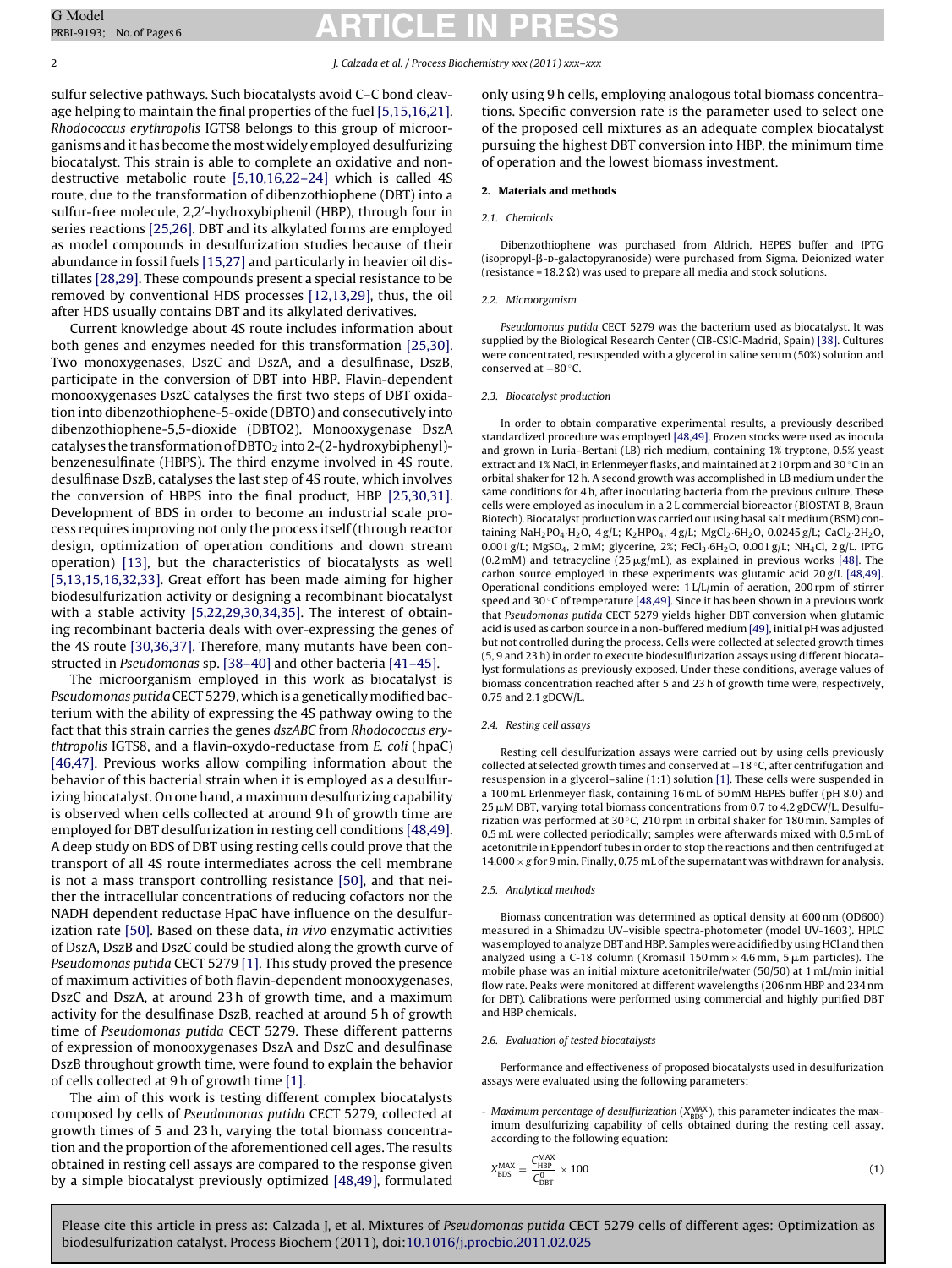#### J. Calzada et al. / Process Biochemistry xxx (2011) xxx–xxx 3

<span id="page-2-0"></span>where  $C_{\text{DBT}}^0$  is the initial concentration of DBT used to perform the resting cell assay (25  $\mu$ M) and C<sub>HBP</sub> is the maximum HBP concentration obtained during the time employed in the resting cell assay.

- Time for maximum biodesulfurization ( $t_{\rm BDS}^{\rm max}$ ), indicates the time at which the maximum percentage of biodesulfurization has been reached in the resting cells assay. - Initial DBT removal rate,  $R^0_{\text{DBT}}$ , which shows the initial rate of DBT transformation. It is calculated by applying differential method over the evolution of DBT concentration throughout time in order to estimate the value of DBT removal rate at time zero, according to the following expression:

$$
R_{\text{DBT}}^0 = \left. \frac{dC_{\text{DBT}}}{dt} \right|_{t=0} \tag{2}
$$

- Maximum productivity, P<sub>BDS</sub>, which relates maximum percentage of desulfurization to the time needed for this conversion as follows:

$$
P_{\rm BDS}^{\rm max} = \frac{X_{\rm BDS}^{\rm MAX}}{t_{\rm BDS_{MAX}}} \tag{3}
$$

Specific conversion rate, E, which regards the performance of each tested biocatalyst. It relates  $X^{MAX}_{BDS}$ , concentration of biomass,  $C_X$  and the time needed for this maximum achieved conversion, according to:

$$
E = \frac{X_{\rm BDS}^{\rm MAX}}{t_{\rm BDS_{\rm max}} C_X} \tag{4}
$$

According to the parameters discussed above, the formulation for this complex biocatalyst has been selected. This selection takes into account the highest conversion of DBT into HBP in the shortest operation time with the lowest possible amount of biomass for each tested combination of 5 and 23 h cells.

### **3. Results and discussion**

Although the employed cells of Pseudomonas putida CECT 5279 collected at 9 h of growth time in resting cell assays showed the highest capability for desulfurization [\[1\], t](#page-4-0)he formulation of complex biocatalysts by combining cells of 5 and 23 h of growth time is suggested to offer better features due to the higher activities offered for desulfinase and monooxygenase enzymes, respectively. In order to determine an optimized formulation of complex biocatalyst, cells collected at 5 and 23 h were combined in different proportions as well as varying total biomass concentration. The results obtained using the aforementioned proposed biocatalysts were compared to the responses shown by 9 h cells when analogous total biomass concentrations are employed.

According to this, the experimental planning for this study of the complex biocatalyst and its comparison to the simple catalyst is shown in [Table 1.](#page-3-0) This first table classifies each run according to the total biomass concentration used,  $C_X$ , the 23 h cell biomass fraction,  $Y^{23}$  (as shown in Eq. (5)) and the growth time,  $t_G$ , for cells employed in each experiment. In all cases,  $25 \mu$ M DBT was utilized as initial sulfur model compound concentration. The other operational variables were maintained at a constant value, as mentioned in the BDS assay description.

In Figs. 1–4, values of  $X_{\rm BDS}^{\rm MAX}$ ,  $t_{\rm BDS_{MAX}}$ ,  $R_{\rm DBT}^0$  and  $P_{\rm BDS}^{\rm MAX}$ , respectively, for each tested total biomass concentration from 0.7 to 4.2 gDCW/L, are shown for both 9 h simple biocatalysts and a 5 and 23 h complex biocatalysts. When using complex biocatalysts, in order to highlight the relative composition of 5 and 23 h, variable  $Y^{23}$ , 23 h cell biomass fraction, is employed.  $Y^{23}$  shows the proportion of 23 h cell in the complex biocatalyst as shown by the following equation:

$$
Y^{23} = \frac{C_X^{23}}{C_X^{5+23}}
$$
 (5)

In [Fig. 5, v](#page-3-0)alues of specific conversion rate are represented for both 9 h simple catalysts and each 5 and 23 h biocatalyst proposed. Total biomass concentration and 23 h cell biomass fraction are the variables considered in this study.

Fig. 1 depicts a progressive increase in maximum percentage of biodesulfurization when higher biomass concentrations of 9 h cells are employed. Complete transformation of DBT into HBP is achieved when biomass concentrations higher than 2.1 gDCW/L are used. In



**Fig. 1.** Comparison of the values of  $X_{\text{BDS}}^{\text{MAX}}$  between a 9 h simple biocatalyst and different 5 and 23 h complex biocatalysts, employing total biomass concentrations between 0.7 and 4.2 gDCW/L.



**Fig. 2.** Comparison of the values of t<sub>BDS<sub>MAX</sub> between a 9h simple biocatalyst and different 5 and 23 h complex biocatalysts, employing total biomass concentrations</sub> from 0.7 to 4.2 gDCW/L.



**Fig. 3.** Comparison of the values of  $R_{\text{DBT}}^0$  between a 9 h simple biocatalyst and different 5 and 23 h complex biocatalysts, employing total biomass concentrations between 0.7 and 4.2 gDCW/L.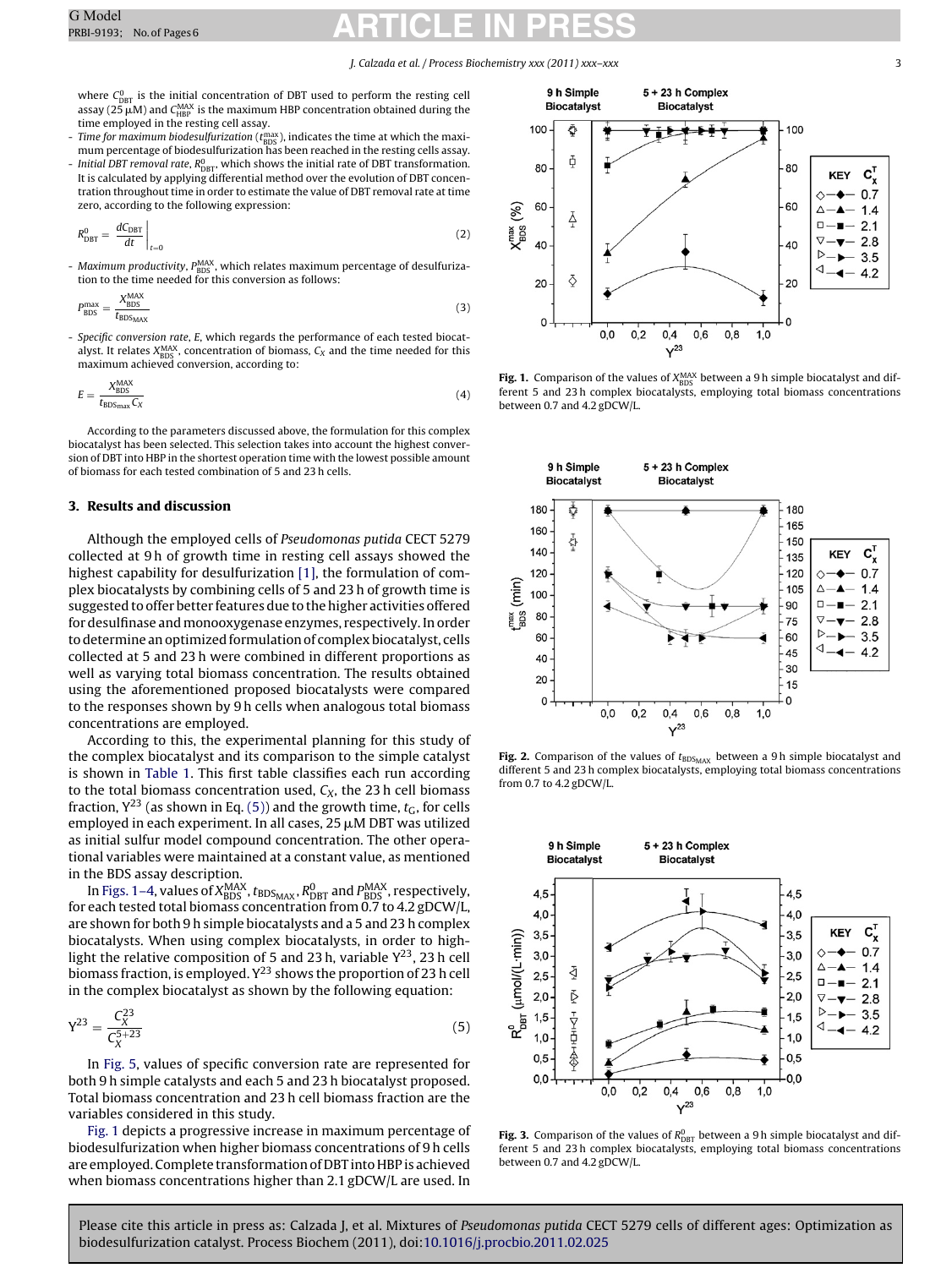#### 4 J. Calzada et al. / Process Biochemistry xxx (2011) xxx–xxx

# **Table 1**

Experimental schedule involving as variables the total biomass concentration ( $C_{\chi}^T$ ), mass proportion of 23 h cells in the complex biocatalyst ( $Y^{23}$ ) and growth time ( $t_G$ ).

| Run | Kind of biocatalyst | $C_X^T$ (gDCW/L) | Y <sup>23</sup> | $t_G(h)$ |
|-----|---------------------|------------------|-----------------|----------|
| 1   | Simple              | 0.7              |                 | 9        |
| 2   | Complex             | 0.7              | 0.00            | $5 + 23$ |
| 3   | Complex             | 0.7              | 0.50            | $5 + 23$ |
| 4   | Complex             | 0.7              | 1.00            | $5 + 23$ |
| 5   | Simple              | 1.4              |                 | 9        |
| 6   | Complex             | 1.4              | 0.00            | $5 + 23$ |
| 7   | Complex             | 1.4              | 0.50            | $5 + 23$ |
| 8   | Complex             | 1.4              | 1.00            | $5 + 23$ |
| 9   | Simple              | 2.1              |                 | 9        |
| 10  | Complex             | 2.1              | 0.00            | $5 + 23$ |
| 11  | Complex             | 2.1              | 0.33            | $5 + 23$ |
| 12  | Complex             | 2.1              | 0.67            | $5 + 23$ |
| 13  | Complex             | 2.1              | 1.00            | $5 + 23$ |
| 14  | Simple              | 2.8              |                 | 9        |
| 15  | Complex             | 2.8              | 0.00            | $5 + 23$ |
| 16  | Complex             | 2.8              | 0.25            | $5 + 23$ |
| 17  | Complex             | 2.8              | 0.50            | $5 + 23$ |
| 18  | Complex             | 2.8              | 0.75            | $5 + 23$ |
| 19  | Complex             | 2.8              | 1.00            | $5 + 23$ |
| 20  | Simple              | 3.5              |                 | 9        |
| 21  | Complex             | 3.5              | 0.00            | $5 + 23$ |
| 22  | Complex             | 3.5              | 0.40            | $5 + 23$ |
| 23  | Complex             | 3.5              | 0.60            | $5 + 23$ |
| 24  | Complex             | 3.5              | 1.00            | $5 + 23$ |
| 25  | Simple              | 4.2              |                 | 9        |
| 26  | Complex             | 4.2              | 0.00            | $5 + 23$ |
| 27  | Complex             | 4.2              | 0.50            | $5 + 23$ |
| 28  | Complex             | 4.2              | 1.00            | $5 + 23$ |



**Fig. 4.** Comparison of the values of  $P_{\rm BDS}^{\rm MAX}$  between a 9 h simple biocatalyst and different 5 and 23 h complex biocatalysts, employing total biomass concentrations from 0.7 to 4.2 gDCW/L.

the case of employing cells collected at 5 and 23 h of growth time, an analogous behavior is observed when total biomass concentration is raised. However, a higher percentage of biodesulfurization is achieved when the two cell qualities are combined  $(0 < Y^{23} < 1)$ than when using a simple biocatalyst consisting of cells of 9 h of growth time. According to this, neither a biocatalyst formed only by 5 h cells ( $Y^{23} = 0$ ) nor a biocatalyst composed only by 23 h cells  $(Y^{23} = 1)$  offer better properties than a 9 h biocatalyst, when a total biomass concentration of 0.7 gDCW/L is employed. However, due to the combination of high desulfinase activity in 5 h cells and high monooxygenase activity in 23 h cells [\[1,2\],](#page-4-0) the complex biocatalyst that combines these two kind of cells ( $Y^{23} = 0.5$ ) achieve better behavior for BDS than the 9 h simple biocatalyst. That leads to a higher DBT conversion into HBP in the same time (180 min), and higher initial DBT removal rate and maximum productivity, as well. The employ of higher biomass concentrations shows the impor-



Fig. 5. Values of the specific conversion rate, E, for the different proposed 5 and 23 h complex biocatalysts varying total biomass concentration and the proportion of cells from each age.

tant contribution of 23 h cells to DBT removal. Despite the fact that this growth time presents a low desulfinase activity [\[1\], i](#page-4-0)ncreasing biomass concentration allows compensating this situation so that total DBT conversion into HBP is reached.

In [Fig. 2](#page-2-0) needed times for maximum desulfurization,  $t_{\text{BDS}_{\text{MAX}}}$ , are presented for both simple and complex biocatalysts. The employ of simple biocatalysts only allows a light reduction in time when biomass concentrations higher than 2.8 gDCW/L are employed. In contrast, most combinations of 5 and 23 h cells constituting complex biocatalysts allow reducing needed time below 120 min. The combination of desulfinate activity in cells collected at 5 h of growth time and monooxygenase activities in 23 h cells, leads to the smallest needed times up to 60 min, as can be seen in the mentioned figure (at biomass total concentration higher than 2.8 g/L).

Similarly, [Fig. 3](#page-2-0) shows values obtained for initial DBT removal rate. There is an important improvement in DBT elimination when 5 and 23 h cells are combined in comparison with the employ of 9 h cells. Although biocatalysts formulated either only using 5 h cells or only 23 h cells cannot improve results from a simple biocatalyst when the lowest biomass concentration is employed (0.7 gDCW/L), the increase of cell concentration in a complex biocatalyst offers much better results than the ones obtained with a 9 h biocatalyst. Furthermore, [Fig. 3](#page-2-0) shows the advantages of combining two cell ages from the point of view of DBT removal rate, due to the mentioned desulfinase and monooxygenase activities working together. Therefore, the best  $R^0_{\mathrm{DBT}}$  values are obtained when  $\mathrm{Y}^{23}$ ratios between 0 and 1 are employed.

Maximum productivity values are presented in Fig. 4 for both simple and complex biocatalysts. It is important to emphasize that combination of 5 and 23 h cells achieve much better results in all cases than the employ of a 9 h simple biocatalyst. In the latter case, increasing biomass concentration over 2.8 gDCW/L does not yield better results. However, combining high desulfinase activity of 5 h cells and high monooxygenase activities of 23 h cells offer the highest productivity values for each tested total biomass concentration. When only cells collected at 23 h of growth time are employed with the higher biomass concentration, high maximum productivity is maintained according to their low but even important desulfinase activity, which is compensated with the use of a high cell concentration. These different behaviors observed demonstrate the advantage of suitably exploiting the skills of 5 and 23 h cells in order to follow the different steps of the 4S pathway. The combination of cells with different predominant enzyme activities allows higher productivities than those where cells of a single growth time are used.

<span id="page-3-0"></span>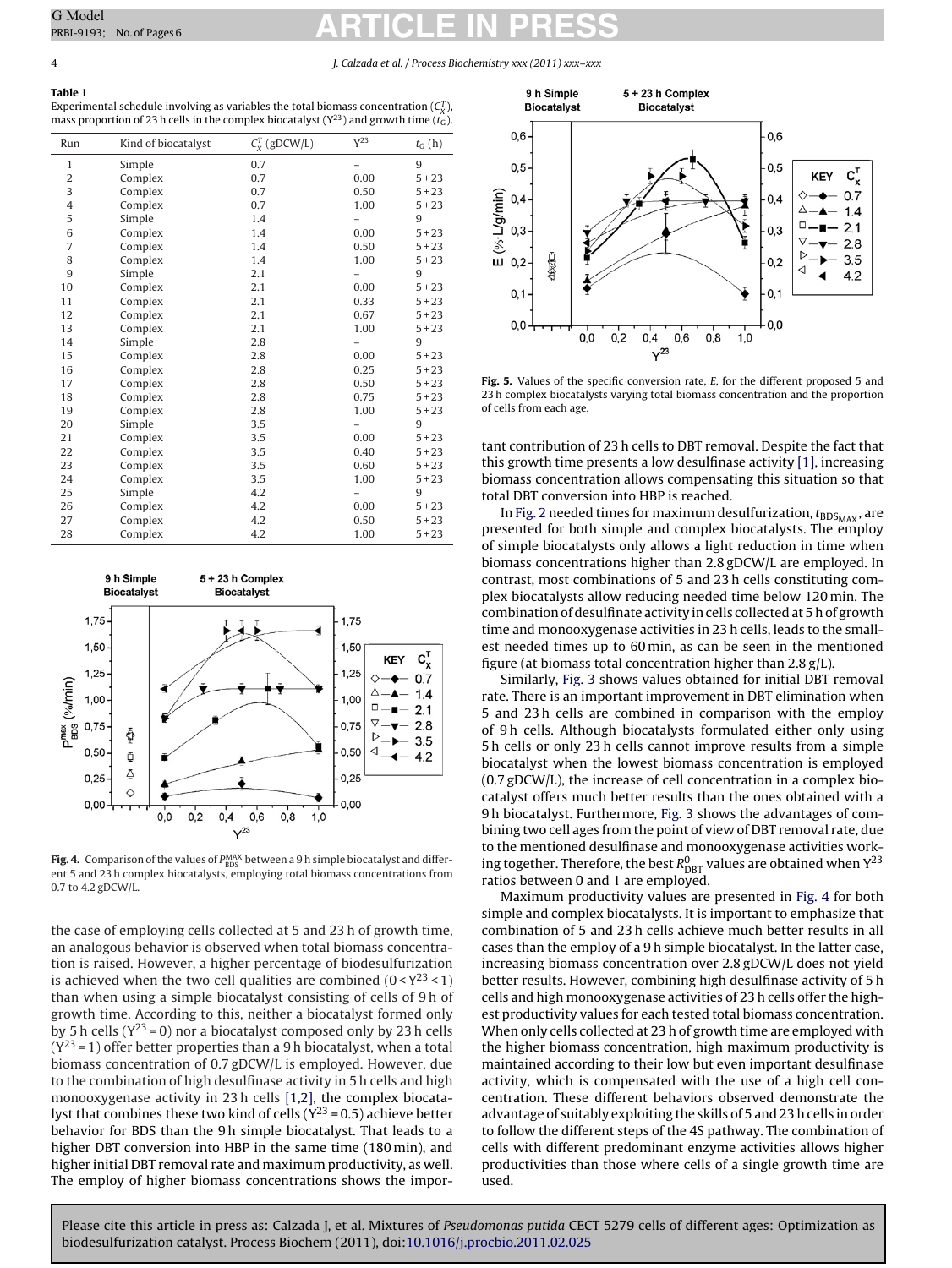### J. Calzada et al. / Process Biochemistry xxx (2011) xxx–xxx 5

#### <span id="page-4-0"></span>**Table 2** Comparison between a 9 h biocatalyst and the selected complex biocatalyst.

|                                        | 9h simple biocatalyst<br>$C_X = 2.1$ g/L | 5 + 23 h complex biocatalyst<br>$Y^{23} = 0.67$ ; $C_v^T = 2.1$ g/L |
|----------------------------------------|------------------------------------------|---------------------------------------------------------------------|
| $X_{RDS}^{MAX}$ (%)                    | 83.6                                     | 100.0                                                               |
| $t_{\text{BDS}_{\text{max}}}$ (min)    | 180                                      | 90                                                                  |
| $R_{\text{per}}^0$ ( $\mu$ mol/(Lmin)) | 1.022                                    | 1.714                                                               |
| $P_{\text{pnc}}^{\text{MAX}}$ (%/min)  | 0.465                                    | 1.111                                                               |
| $E$ (% $L/(g \min)$ )                  | 0.221                                    | 0.530                                                               |

As can be seen in [Fig. 5,](#page-3-0) where values of specific conversion rate are represented for both 9 h simple biocatalysts and each 5 and 23 h biocatalyst proposed, this parameter is much larger when a complex biocatalyst is employed. From all the tested formulations, using both 5 and 23 h cells, one cell combination stands out among the rest. A complex biocatalyst formulated with a 1:2 ratio of 5 and 23 h cells ( $Y^{23} = 0.67$ ) and a total biomass concentration of 2.1 gDCW/L, offers a complete DBT conversion in a reduced time with an acceptable concentration of invested biomass. Table 2 compares the parameter values obtained when the most active cell age for desulfurization [1] is employed in a simple biocatalyst to those when the selected formulation of a 5 and 23 h complex biocatalyst is used. Although 9 h simple biocatalyst achieves a high DBT conversion (ca. 84%), the selected complex biocatalyst allows complete transformation of DBT into HBP. Moreover, the time needed by 5 and 23 h cell biocatalyst in order to reach this value is doubled by the time needed by the 9 h cell for a lower percentage of desulfurization. Reached R<sup>0</sup><sub>DBT</sub> and P<sup>MAX</sup> values are particularly higher in<br>the complex biocatalyst than in the simple one.

## **4. Conclusions**

The desulfurizating properties of complex biocatalysts composed by 5 and 23 h cells has been shown according to the respective desulfinase and monooxygenase activities contributed to the mixture [1]. The highest percentage of desulfurization, initial DBT removal rate and the lower time of desulfurization needed support this fact. The mixture composed by a 1:2 ratio of cells collected at 5 and 23 h of growth time of Pseudomonas putida CECT 5279, using a total biomass concentration of 2.1 gDCW/L showed the best capabilities for desulfurization in resting cells, among all the proposed biocatalyst formulations, according to the specific conversion rate, previously defined. Improving complex biocatalysts can offer better biodesulfurization processes, achieving higher DBT conversions and reducing time needed for biodesulfurization.

## **Acknowledgements**

This work has been supported by Plan Nacional de I+D, under contract CTQ2007-60919/PPQ, and by UCM and BSCH (research team no. 910134). The grant awarded to one of the authors (J. Calzada) by the Ministerio de Educacion y Ciencia, co-funded with European Social Fund, is gratefully recognized.

# **Appendix A. Nomenclature**

| <b>BDS</b> | biodesulfurization |
|------------|--------------------|
|------------|--------------------|

- $C_j$  concentration of compound  $j(\mu M)$
- $C_X^i$ concentration of biomass (gDCW/L), total or at  $i$  growth time
- DBT dibezothiophene
- DBTO dibenzothiophene-5-oxide
- DBTO2 dibenzothiophene-5,5-dioxide

| Е                             | specific conversion rate $((% L)/(min gDCW))$           |  |
|-------------------------------|---------------------------------------------------------|--|
| <b>HBPS</b>                   | 2-(2-hydroxybiphenyl)-benzenesulfinate                  |  |
| <b>HBP</b>                    | 2-hydroxybiphenyl                                       |  |
| HDS                           | hydrodesulfurization                                    |  |
| <b>IPTG</b>                   | $isopropyl-\beta-p-galactopy ranoside$                  |  |
| Mtoe                          | millions of tons of oil equivalents                     |  |
| $P_{\rm BDS}^{\rm MAX}$       | maximum biodesulfurization productivity                 |  |
| $R_{\mathrm{DBT}}^0$          | initial DBT removal rate                                |  |
| $t_{\text{BDS}_{\text{max}}}$ | time for maximum biodesulfurization (min)               |  |
| $t_G$                         | growth time (h)                                         |  |
| $X_{BDS}$                     | percentage of biodesulfurization (% BDS)                |  |
| V <sub>23</sub>               | mass proportion of 23 h calls in the complex biocatalys |  |

mass proportion of 23 h cells in the complex biocatalyst

## Subindexes

- DBT refers to dibezothiophene
- HBP refers to 2-hydroxybiphenyl
- X refers to biomass

### Superindexes

- 0 refers to initial time
- 5 refers to 5 h growth cell time
- 5 + 23 refers to both 5 and 23 h growth cell time
- 9 refers to 9 h growth cell time
- 23 refers to 23 h growth cell time
- MAX refers to maximum value
- T refers to the total amount of cells

#### **References**

- [1] Calzada J, Zamarro MT, Alcon A, Santos VE, Diaz E, Garcia JL, Garcia-Ochoa F. Analysis of dibenzothiophene desulfurization in a recombinant Pseudomonas putida strain. Appl Environ Microbiol 2009;75:875–7.
- [2] Calzada J, Heras S, Alcon A, Santos VE, García-Ochoa F. Biodesulfurization of dibenzothiophene using Pseudomonas putida CECT 5279: a biocatalyst formulation comparison. Energy Fuels 2009;23(11):5491–5.
- [3] International Energy Agency. Key World Energy Statistics. Paris: OECD/IEA; 2009.
- [4] British Petroleum. BP statistical review of world energy. London: BP p.I.C; 2007. [5] Soleimani M, Bassi A, Margaritis A. Biodesulfurization of refractory organic
- sulfur compounds in fossil fuels. Biotechnol Adv 2007;25:570–96. [6] Ansell GP, Golunski SE, Hatcheer HA, Rajaram RR. Effects of SO<sub>2</sub> on the alkane activity. Catal Lett 1991;11:183–90.
- [7] Yu TC, Shaw H. The effect of sulfur poisoning on methane oxidation over palla-
- dium supported on  $\gamma$ -alumina catalysts. Appl Catal B: Environ 1998;18:105-14. [8] European Directive 2003/17/EC of the European Parliament and of the Council of 3 March 2003 amending Directive 98/70/EC relating to the quality of petrol and diesel fuels. OJ L76; 22.3.2003. p. 10.
- [9] Kilbane JJ. Microbial biocatalyst developments to upgrade fossil fuels. Curr Opin Microbiol 2006;17:1–10.
- [10] Babich IV, Moulijn JA, Science and technology of novel processes for deep desulfurization of oil refinery streams: a review. Fuel 2003;82:607–31.
- [11] Monticello DJ. Riding the fosil fuel biodesulfurization wave. Chemtech 1998:38–45.
- [12] Monticello DJ, Finnerty WR. Microbial desulfurization of fossil fuels. Ann Rev Microbiol 1985;39:371–89.
- [13] Setti L, Lazarini G, Pifferi PG. Whole cell biocatalysis for an oil desulfurization. Fuel Process Technol 1997;52:145–53.
- [14] Ransom I, Rivas AC. Biocatalizador para remover azufre orgánico en hidrocarburos. Visión Tecnol 1999;7:15–22.
- [15] Le Borge S, Quintero R. Review biotechnological processes for the refining of petroleum. Fuel Process Technol 2003;81:155–69.
- [16] Gupta N, Roychoudhury PK, Deb JK. Biotechnology of desulfurization of diesel: prospects and challenges. Appl Microbiol Biotechnol 2005;66:356–66.
- [17] Linguist L, Pacheco MA. Enzyme-based diesel desulfurization process offers energy, CO<sub>2</sub> advantages. Oil Gas J 1997;97:45-8.
- [18] Pacheco MA, Lange EA, Pienkos PT, Yu LQ, Rouse MP, Lin Q, Linguist L. Recent advances in biodesulfurizatio of diesel fuel. In: Annual Meeting, National Petrochemical and Refiners Association. 1999.
- [19] Monticello DJ. Biodesulfurization and the upgrading of petroleum distillates. Curr Opin Biotechnol 2000;11:540–6.
- [20] Kayser KJ, Bielaga-Jones BA, Jackowski K, Odusan O, Kilbane JJ. Isolation and characterization of a moderate thermophile, Mycobacterium phlei GTIS10, capable of dibenzothiophene desulfurization. J Gen Microbiol 1993;139:3123–9.
- [21] Ohshiro T, Izumi Y. Review Microbial desulfurization of organic compounds in petroleum. Biosci Biotechnol Biochem 1999;63:1–9.
- [22] Denome SA, Oldfield C, Nash LJ, Young KD. Characterization of the desulfurization genes from Rhodococcus sp. strain IGTS8. J Bacteriol 1994;176:6707–16.